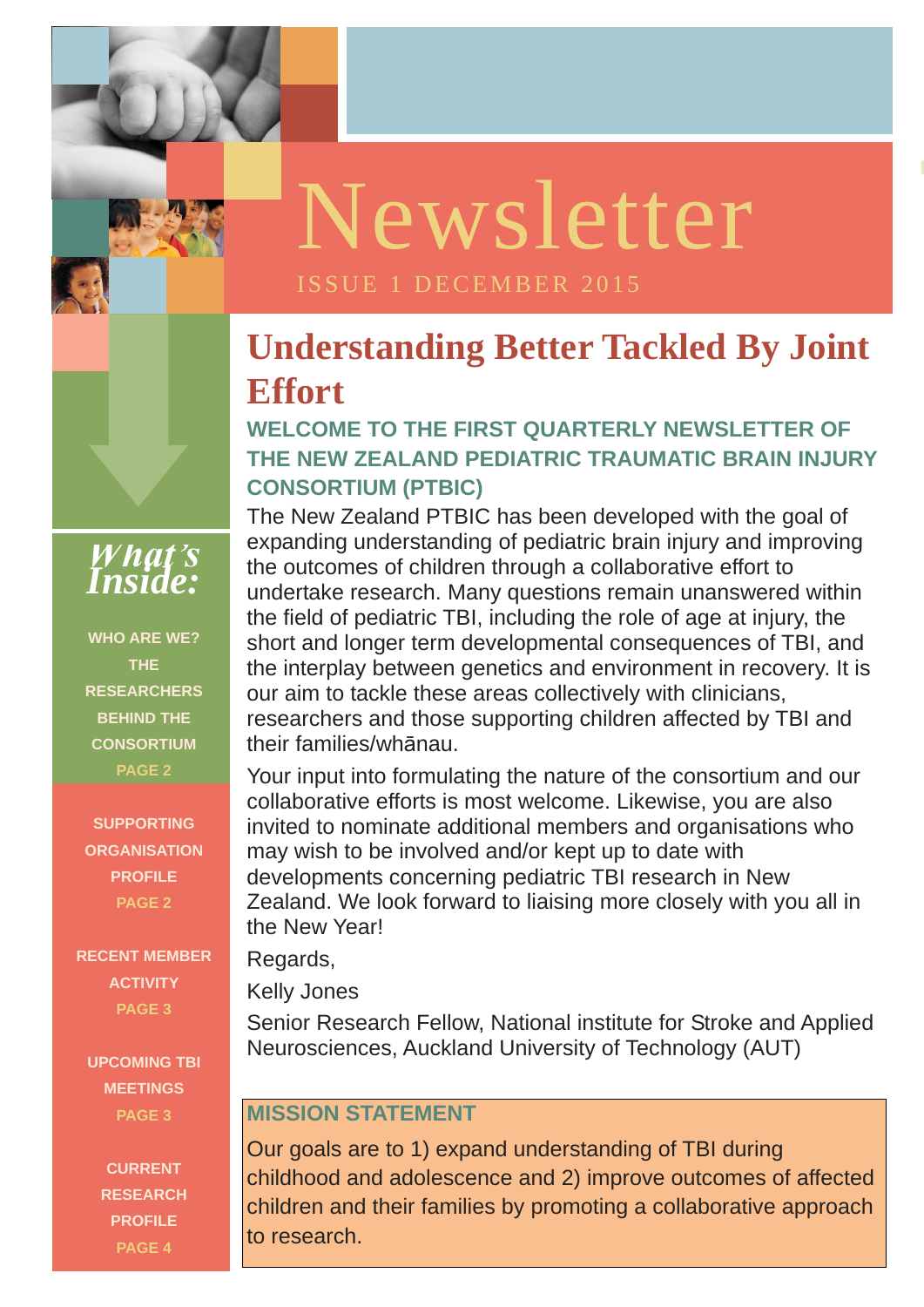The PTBIC emerged following the HRC-funded Brain Injury Incidence and Outcomes New Zealand in the Community (BIONIC) Study. Led by **PROFESSOR VALERY FEIGIN (AUT)** - *Neurologist*, members of the BIONIC investigative team continue to collaborate on TBI research including child- research. Driving members of the consortium include: **DR KELLY JONES (AUT)** - *Developmental Psychologist*; **ASSOCIATE PROFESSOR NICOLA STARKEY (UOW) -** Neuroscientist; **DR ALICE THEADOM (AUT)** - *Health Psychologist*; and **ASSOCIATE PROFESSOR SUZANNE BARKER-COLLO (UOA)** - *Clinical Psychologist*. Together, this team has a strong track record in TBI research with over 35 years combined experience. Some of the team are Global Burden of Disease TBI Panel members, collaborators on the CENTER-TBI project, and are currently developing interventions specifically designed to support children and adolescents with TBI and their families/whānau. Watch this space for further details!

## **The researchers behind**  the consortium **Who Are We?**

**AUT University University of Waikato The University of Auckland**

## **Supporting Organisation Profile**

**THINK! - THE HEAD INJURY NETWORK FOR KIWIS** empowers adults, children and families affected by brain injury through the provision of information, education and advocacy support and raise awareness and prevention in the community. THINK! assist children with TBI by educating teacher's aides and teachers about the effects TBI may have on the child, strategies to maximise learning and how to manage the student's fatigue. We provide information to families including siblings on coping with the child with TBI, and how to avoid further injury. We also assist and work with families and liaise with services, including ACC, to meet a broad range of needs.

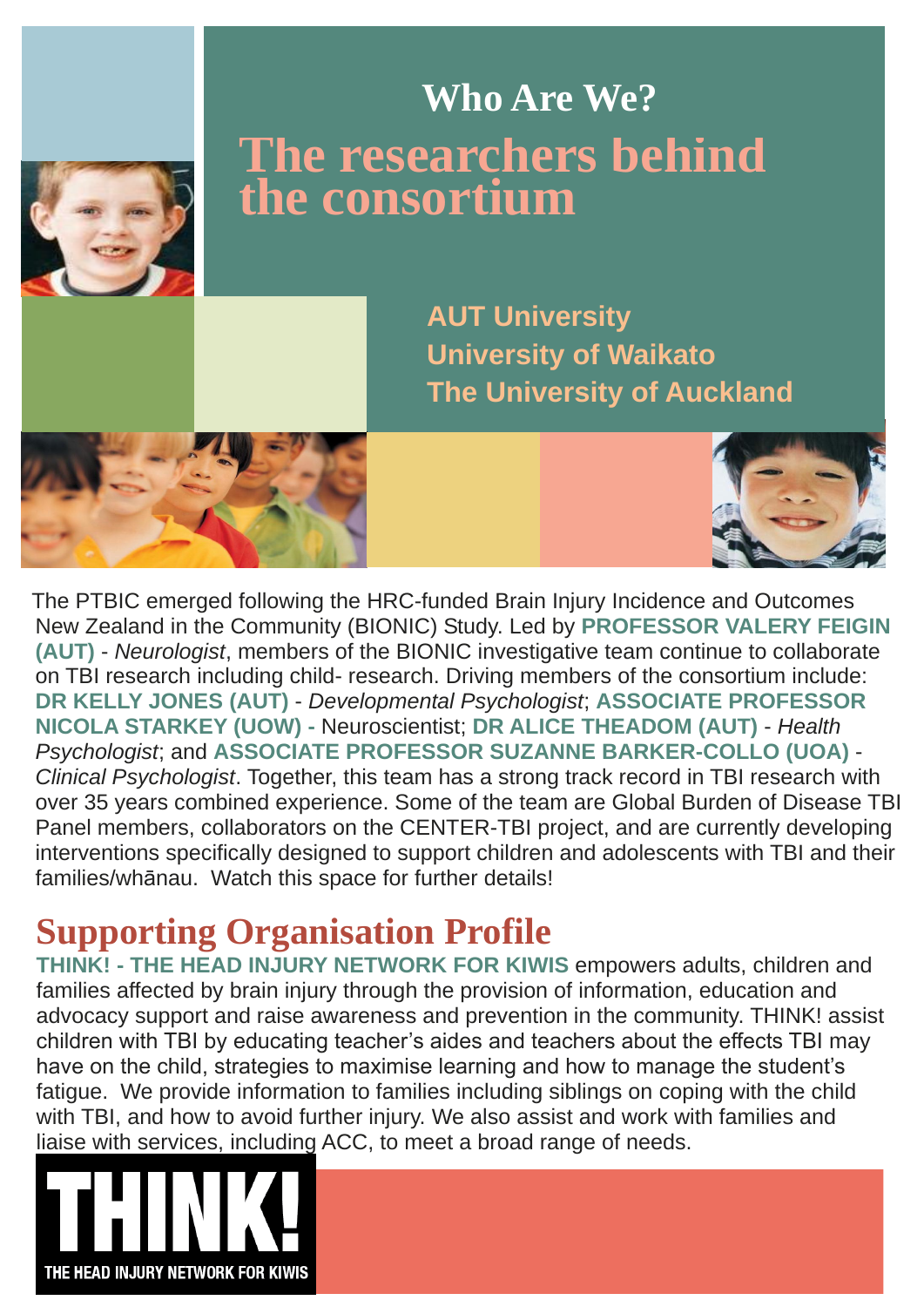The first international paediatric acquired brain injury conference was attended by almost 500 delegates. The talks and posters covered topics including evidence based research of treatments of pediatric TBI, information about support for families, and how to recognise, treat and manage mild TBI. One of the highlights was the pre-conference workshop on 'clinical assessments and management of concussion' which provided contrasting views on how concussion was managed here and in the USA, particularly in terms of when and how children are assessed and followed up after a mild TBI. In the US extensive assessment occurred soon after injury whereas in NZ (and Australia) extensive cognitive assessments are only carried out with children who have ongoing problems. There are significant resource implications in following the US model and as yet there is little evidence to suggest that early extensive assessment lead to better long-term outcomes. This is certainly a space to watch about how best to manage concussion. All in all a great conference with some informative debates and discussions!

## **UPCOMING 2016 MEETINGS ON TBI**

## **• 12th International NeuroTrauma Society (INTS) Symposium**

February 01-04, Cape Town, SOUTH AFRICA (Abstract submission closed) <http://ints2014.com/Content/INTS-2016>

## **• 11th World Congress on Brain Injury**

March 02-05, The Hague, THE NETHERLANDS (Abstract submission closed) <http://www.internationalbrain.org/news/save-date-eleventh-world-congress-2016/>

### **• Neuropsychological Rehabilitation Special interest group of the WFNR**

July 11-12, Glasgow, UNITED KINGDOM (Abstract submission closes Feb 07)

<http://mers.vpweb.com.au/NR-SIG-WFNR-Conf.html>

**• 39th ASSBI Annual Brain Impairment Conference**

September 26-28, 2016, Macau, CHINA

[http://www.assbi.com.au/conference\\_2016.html](http://www.assbi.com.au/conference_2016.html)



## **First International Conference of Paediatric Acquired Brain Injury Liverpool, 16-18 September 2015 ASSOCIATE PROFESSOR NICOLA STARKEY**